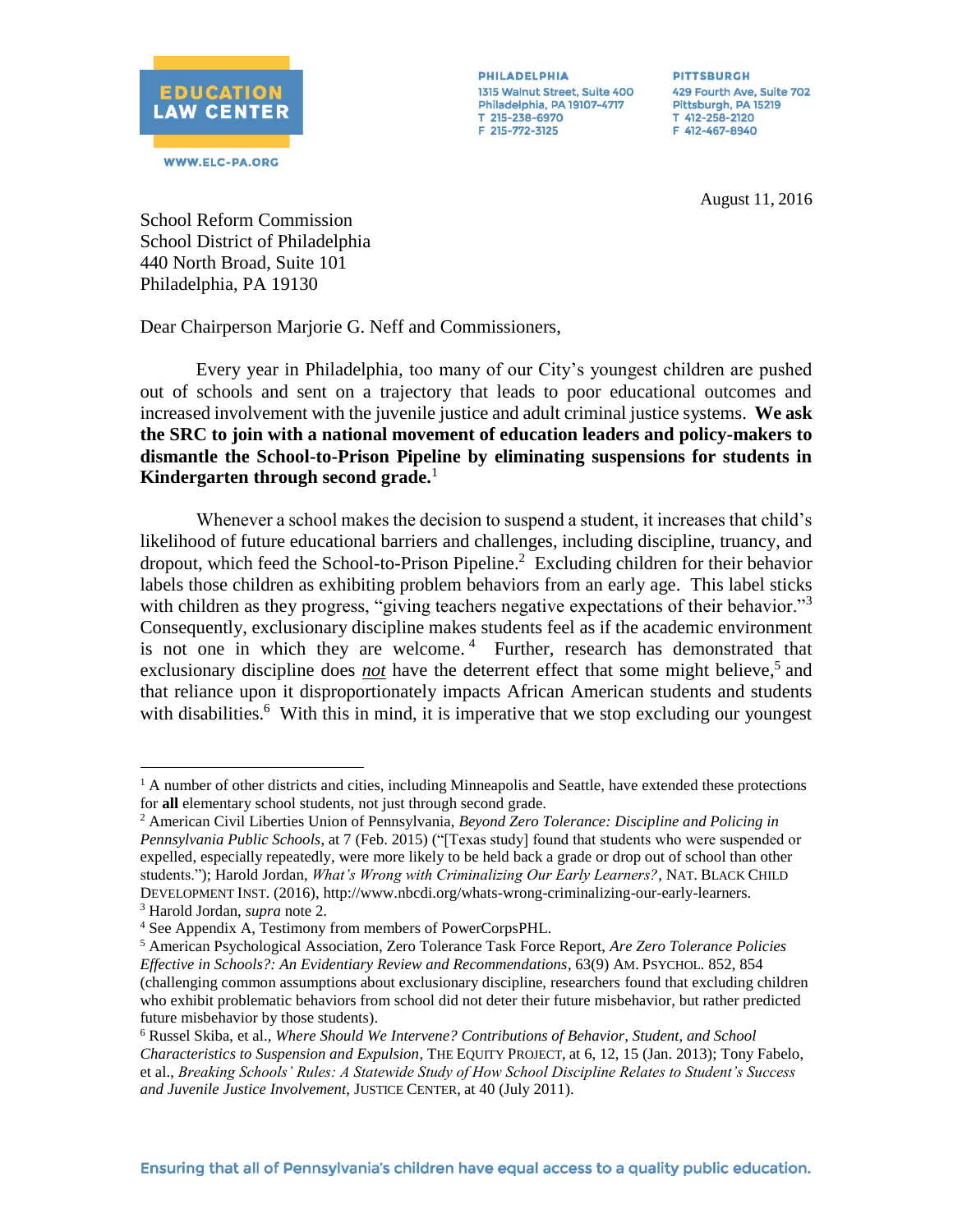learners from the academic environment through ineffective and often racially disproportionate methods of discipline, particularly through suspensions.

We fully support the School District of Philadelphia ("District") in its proposal to remove suspensions for Kindergarten students. This is an important and necessary improvement. But we remind this body that suspensions are just as harmful for 6- and 7 year old students as they are for 5-year old students. We are not aware of any research indicating a significant developmental or behavioral management difference between the 5- and 6-year old students in Kindergarten and the 6- and 7-year-old students in first and second grade.

Based on the 2014-15 Safe Schools LEA Report, the District meted out **1,900** outof-school suspensions to second graders, **1,504** to first graders and **448** to Kindergarten students. Over ninety percent of these suspensions were for "misconduct" – non-violent incidents. These suspensions are **harming** our youngest learners.<sup>7</sup> The United States Department of Education ("ED") has issued guidance calling for the prevention, limitation, and elimination of suspensions in early childhood settings. Similarly, the Pennsylvania State Interagency Coordination Council for Early Intervention ("SICC") recently recognized the harmful impact of school exclusion on young learners and issued a resolution urging the Office of Childhood Development and Early Learning ("OCDEL") to ban the exclusion of children from early childhood settings.<sup>8</sup> In its guidance, ED reasoned: "A child's early years set the trajectory for the relationships and successes they will experience for the rest of their lives, making it crucial that children's earliest experiences truly foster – and never harm – their development."<sup>9</sup> This reasoning applies equally to our youngest elementary learners. Because suspensions have been a longstanding aspect of public education, they are too-often considered innocuous—at worst, ineffectual. For our earliest learners, they are not only ineffectual,  $10$  but harmful.

Furthermore, when a student is suspended or excluded from the classroom, *all students are harmed*, including those who remain in the classroom. A three-year study of over 17,000 students found that the math and reading scores of students who are *not* being

COLLABORATIVE (Mar. 2014); Tony Fabelo, et al., *supra* at note 7.

 $\overline{a}$ 

<sup>7</sup> Jeffrey Lamont, et al., *Out-of-school Suspension and Expulsion*, 131(3) PEDIATRICS e1000-e1007 (2013); Hanno Petras, et al., *Who Is Most At-Risk for School Removal? A Multilevel Discrete-Time Survival Analysis of Individual- and Context-Level Influences*, 103(1) J. OF EDUC. PSYCHOL. 223 (Feb. 2011); Daniel Losen, et al., *Eliminating Excessive and Unsafe Exclusionary Discipline in Schools: Policy Recommendations for Reducing Disparities*, DISCIPLINE DISPARITIES: A RESEARCH-TO-PRACTICE

<sup>8</sup> Commonwealth of Pennsylvania, Early Intervention Coordinating Council, *Resolution: Ban Exclusionary Discipline in Early Learning Programs* (April 4, 2016), attached as Appendix B.

<sup>9</sup> *Policy Statement on Expulsion and Suspension Policies in Early Childhood Settings*, at 2*,* U.S. DEP'T OF EDUC., U.S. DEP'T OF HEALTH AND HUMAN SERVICES, OFFICES OF CIVIL RIGHTS, at 2 (Dec. 20, 2014), https://www2.ed.gov/policy/gen/guid/school-discipline/policy-statement-ece-expulsionssuspensions.pdf.

<sup>&</sup>lt;sup>10</sup> American Psychological Association, Zero Tolerance Task Force Report, *supra* note 6 at 854 (finding that schools with higher rates of school exclusion had *less* satisfactory ratings of school climate).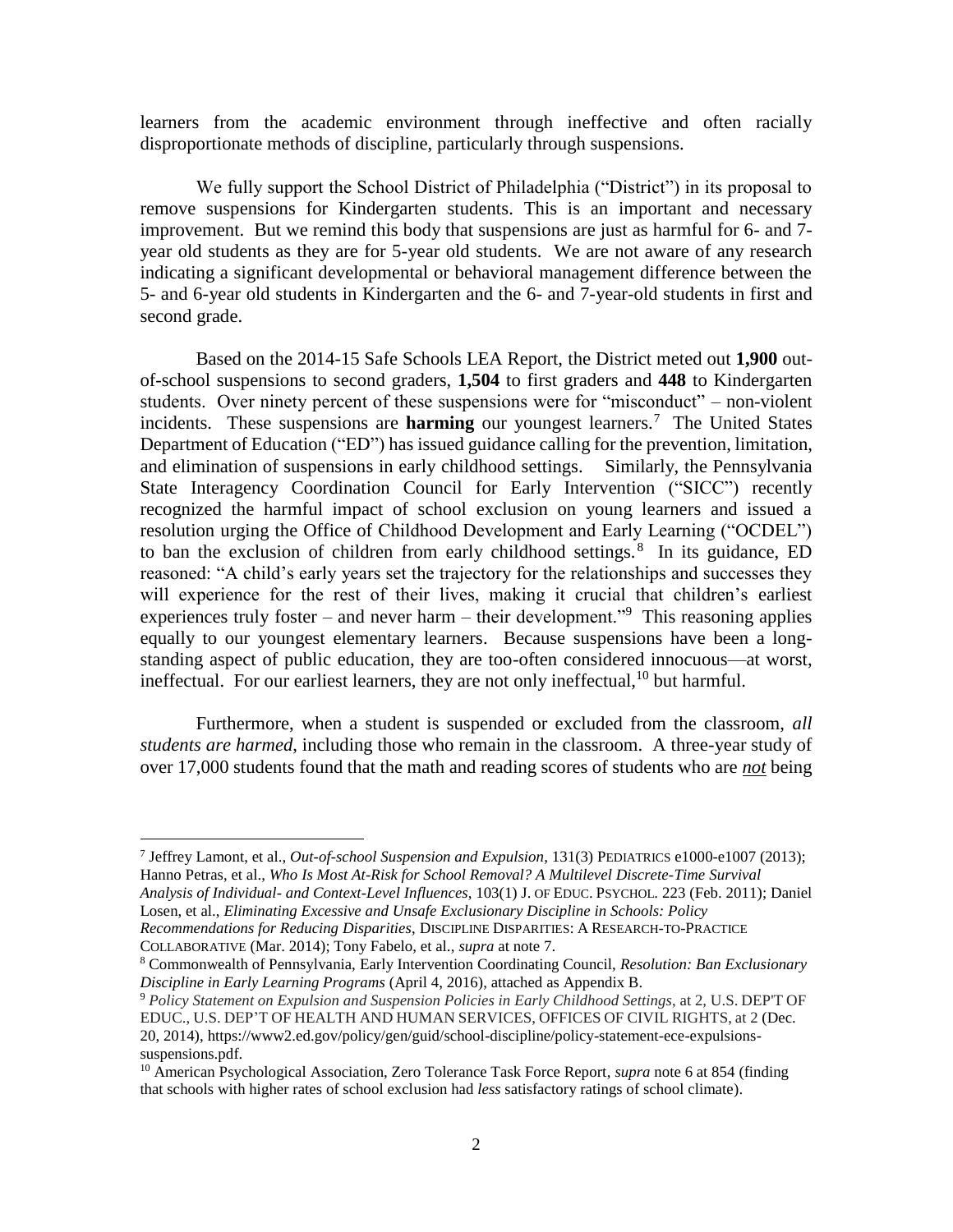suspended suffer when their classmates are removed from the learning environment.<sup>11</sup> The study found that even when controlling for level of violence and disruption in schools, school funding, and teacher ratios, **having classmates be suspended at an above-average rate negatively impacted the entire student body**. 12

Philadelphia cannot afford to continue to harm its earliest learners by excluding them from the one place where they should feel safe and supported. The classroom is an opportunity to educate students on appropriate behavior, and if we cannot do that for our youngest learners, we threaten their future chances of success as well as the well-being of the Philadelphia community. We must equip our administrators, teachers, and staff with the skills to respond to student behavior in developmentally-appropriate ways.<sup>13</sup> We recognize that the District is making good faith efforts to provide Kindergarten teachers with alternative tools to suspensions; however, due to the serious harms of exclusion (to both the student who is suspended and also her classmates), those trainings should be expanded this year to first and second grade teachers and staff.

The District's exclusion of its youngest students is not only developmentally inappropriate, but it disproportionately impacts African American students**.** 14 A vast majority (90%) of suspensions that the District metes out disproportionately against black students fall within **a broad catch-all category called "conduct," which does not cover violent offenses.** In fact, black and Latino students in Philadelphia are being excluded for subjective behavior, including offenses like "defiance" and "disrespect." This racial disparity exists in spite of data indicating that black students are not more prone to misbehavior than other racial groups.<sup>15</sup> The District must end exclusionary discipline practices that disproportionately impact students of color. An excellent starting point is the elimination of exclusionary discipline for the youngest learners.

A number of other school districts, cities, and the state of Connecticut have ended exclusionary discipline for their youngest learners. Many of those districts have similar challenges, demographics, and resources as the District. For example:

 Minneapolis no longer suspends students in elementary school for non-violent behavior, having run a successful pilot program for students in elementary school during the 2014-15 academic year.

 $\overline{a}$ 

http://ocrdata.ed.gov/Downloads/CMOCRTheTransformedCRDCFINAL3-15-12Accessible-1.pdf. <sup>15</sup> Russel J. Skiba & Natasha T. Williams, *Are Black Kids Worse? Myths and Facts about Racial Differences in Behavior*, THE EQUITY PROJECT, at 6 (Mar. 2014).

<sup>11</sup> Brea L. Perry & Edward W. Morris, *Suspending Progress: Collateral Consequences of Exclusionary Punishment in Public Schools,* 79 AM. SOCIOL. REV. 1067 (2014).

<sup>12</sup> Jane Meredith Adams, *Study: Suspensions harm 'Well-Behaved' Kids*, EDSOURCE, Jan. 8, 2015.

<sup>&</sup>lt;sup>13</sup> At ELC, we recognize the importance of ensuring that schools are adequately resourced to promote positive school climate. Thus, we support the District in our advocacy for additional State funding to ensure teachers and staff have adequate resources to support these changes.

<sup>&</sup>lt;sup>14</sup> In the 2009-10 school year, African American students represented 78% of students suspended and 62% of students enrolled; white students represented 7% of students suspended and 13% of students enrolled. U.S. DEP'T OF EDUC., *The Transformed Civil Rights Data Collection* (Mar. 2012),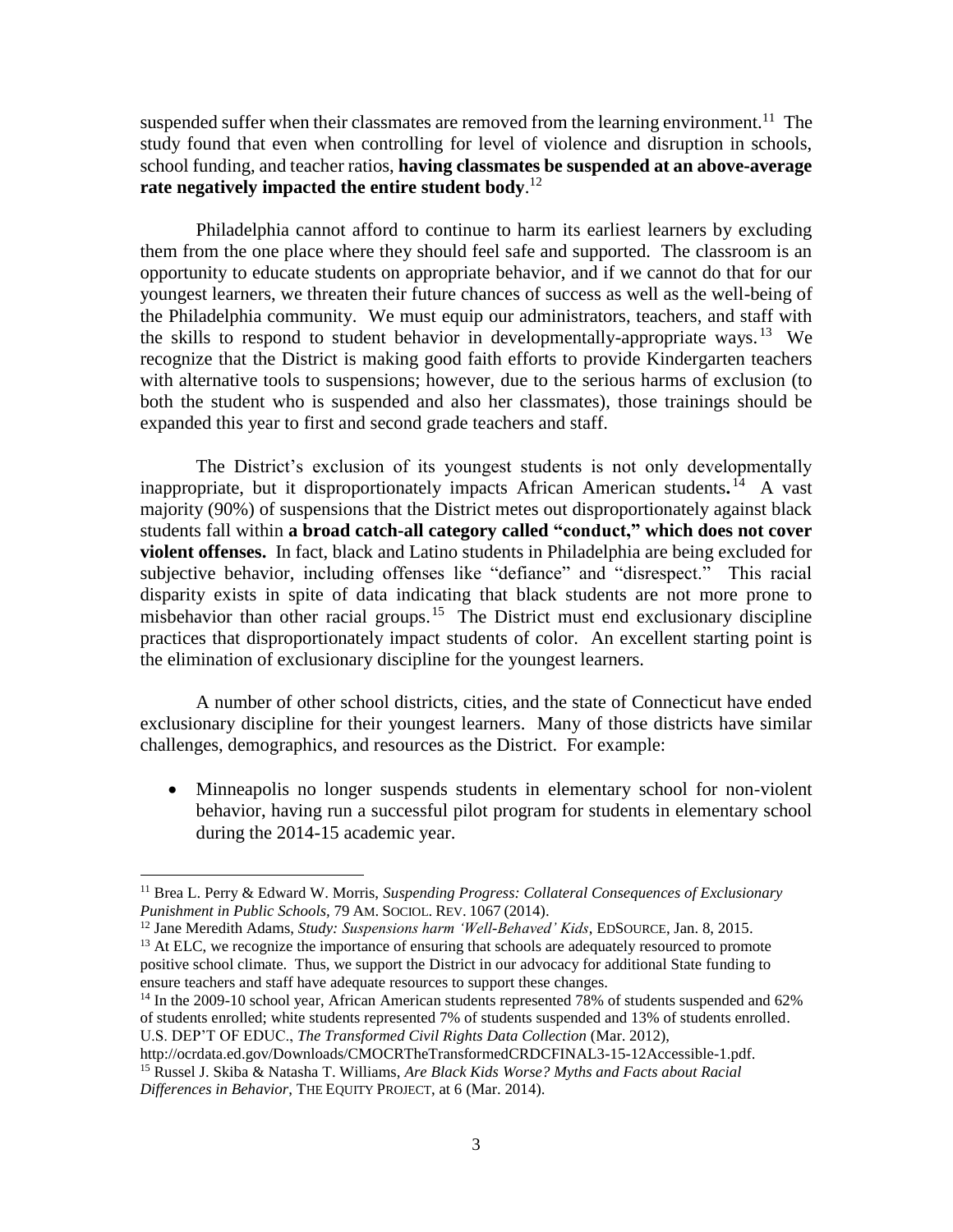- Seattle's School Board unanimously passed a resolution eliminating suspensions for elementary students for non-violent offenses in September 2015.
- Connecticut law prohibits out-of-school suspensions for students in Kindergarten through second grade, unless, after a hearing, it is determined that the student's behavior is of a violent or sexual nature.<sup>16</sup>
- New York City recently committed to eliminating suspensions for students in Kindergarten through second grade.<sup>17</sup>
- Baltimore, <sup>18</sup> Houston, <sup>19</sup> and Chicago<sup>20</sup> have all adopted similar policies.<sup>21</sup>

**We ask the SRC to join this national movement and eliminate suspensions for students in grades K-2 for the 2016-17 academic year**, making exceptions only where necessary by law or where a student's conduct inflicted serious bodily injury on another person.

Alternatively, if the SRC adopts the Code of Student Conduct as proposed by the District, we urge the SRC to define "violent" offenses<sup>22</sup> so that teachers and administrators have clear notice of the types of student offenses for which they may still suspend Kindergarten students. Without a clear definition of "violent" offense, it is likely that educators will continue to exclude Kindergarten students for "conduct" offenses that reflect developmentally-appropriate behavior.

Thank you for your consideration.

Sincerely,

 $\overline{a}$ 

Education Law Center-PA Deborah Gordon Klehr, Esq. Kristina Moon, Esq. Alex Dutton, Esq. Michaela Ward

 $16$  CONN. GEN. STAT.  $8$  10-233c(g).

<sup>17</sup> Alex Zimmerman, *City Will No Longer Suspends Students in Grades K-2, and Releases a Slew of New School Crime Data*, CHALKBEAT, July 21, 2016.

<sup>18</sup> Erica L. Green, *City Seeks to Curb Pre-K and Kindergarten Suspensions*, THE BALTIMORE SUN, July 9, 2014.

<sup>19</sup> Ericka Mellon, *HISD Board Approves Wide-Ranging Changes, Including Suspensions Ban for Young Students*, HOUSTON CHRONICLE, Jan. 15, 2015.

<sup>20</sup> Chicago Public Schools, Student Code of Conduct, at 6 (Sept. 22, 2015), *available at* http://policy.cps.edu/download.aspx?ID=263.

<sup>21</sup> These districts are comparable to the School District of Philadelphia. **Minneapolis Public Schools**: approximately 36,000 students, a four-year high school graduation rate of 45.3%, and 23,000 students of color, many of whom live in poverty; **Chicago Public Schools**: approximately 396,000 students, 90% students of color, 86% economically disadvantaged; **Baltimore City Schools**: approximately 83,000 students, 126 elementary schools, 87% students of color, 84% low income, 66% graduation rate.

 $^{22}$  Violent offense should be defined to accord with the Juvenile Act, which defines serious bodily injury as "bodily injury which creates a substantial risk of death or which causes serious, permanent disfigurement or protracted loss or impairment of the function of any bodily member or organ." 42 Pa.C.S. § 6302.